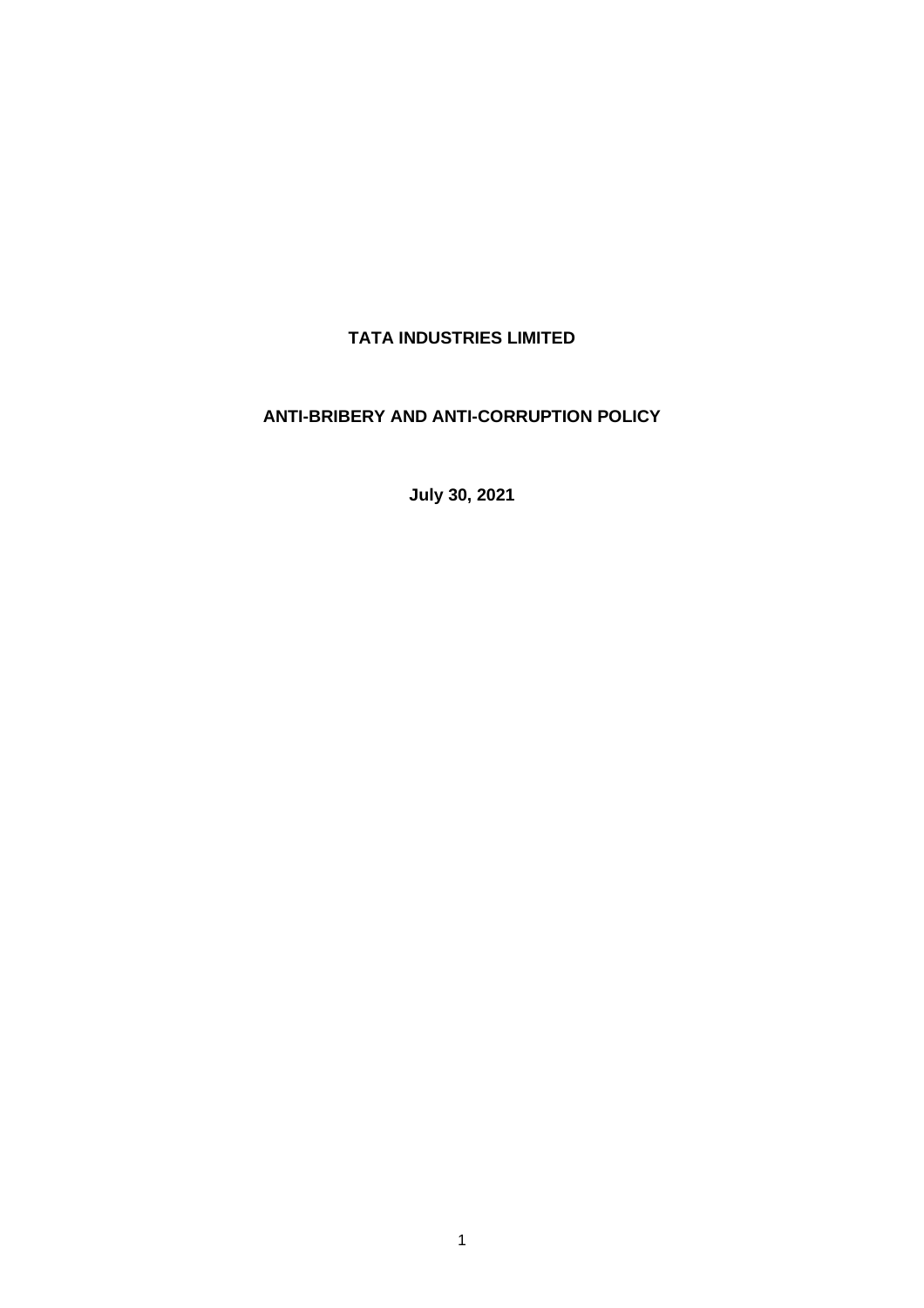#### **ANTI-BRIBERY AND ANTI-CORRUPTION POLICY**

#### **I. Policy Statement and Purpose**

**1.** One of the core principles set out in the Tata Code of Conduct 2015 states: '*We are committed to operating our businesses conforming to the highest moral and ethical standards. We do not tolerate bribery or corruption in any form. This commitment underpins everything we do*.'

Our Company, having adopted the Tata Code of Conduct in 2015, is therefore committed to acting professionally, fairly and with integrity in all its business dealings and relationships wherever it operates, and to implementing and enforcing effective systems to counter bribery. This includes compliance with all applicable laws, domestic and foreign, prohibiting improper payments, gifts or inducements of any kind to or from any person, including officials in the private or public sector, customers and suppliers. Our Company is equally committed to the prevention, deterrence and detection of bribery and other corrupt business practices.

- **2.** Bribery and corruption can take many forms including cash or gifts to an individual or family members or associates, inflated commissions, fake consultancy agreements, unauthorized rebates, non-monetary favours and false political or charitable donations. These actions may be undertaken directly or through a third party. It is illegal and immoral to, directly or indirectly, offer or receive a bribe.
- **3.** We uphold all laws relevant to countering bribery and corruption applicable to us in the conduct of our business across all the jurisdictions in which we operate including, wherever applicable, the U.S Foreign Corrupt Practices Act ("**FCPA**"), the UK Bribery Act ("**UKBA**") and the Indian Prevention of Corruption Act, 1988 ("**PCA**"). Different statutes adopt different yardsticks to determine whether or not a particular act or omission is an offence thereunder; thus an act may be an offence under one statute, but not under another. The FCPA makes it a federal crime for companies or individuals to bribe government officials in non-U.S. countries in order to obtain or retain business, or to secure improper business advantages. The FCPA also requires public companies or issuers (U.S. and non-U.S companies that trade securities on a U.S. stock exchange), to keep accurate books and records, and to have an adequate system of internal financial and accounting controls. The UKBA prohibits bribery in both, the public and private sectors. Under the PCA, bribery of government officials and agents, whether directly or indirectly, is strictly prohibited.
- **4.** It would also be pertinent to note that the Prevention of Corruption Act, 1988, was amended in 2018 by the Prevention of Corruption (Amendment) Act, 2018. The key amendments include:
	- 'supply' side of bribery (i.e. bribe giving) is covered by making it a substantive offence under the PCA and the bribe giver shall no longer enjoy immunity from prosecution;
	- Bribe is referred to as "undue advantage" which is defined as any gratification whatever, other than legal remuneration, where the word "gratification" is not limited to pecuniary gratifications or to gratifications estimable in money;
	- a company could be held liable under the PCA as an offender if any person 'associated' with the company gives a bribe. Under the PCA, a person is said to be associated with the commercial organisation, if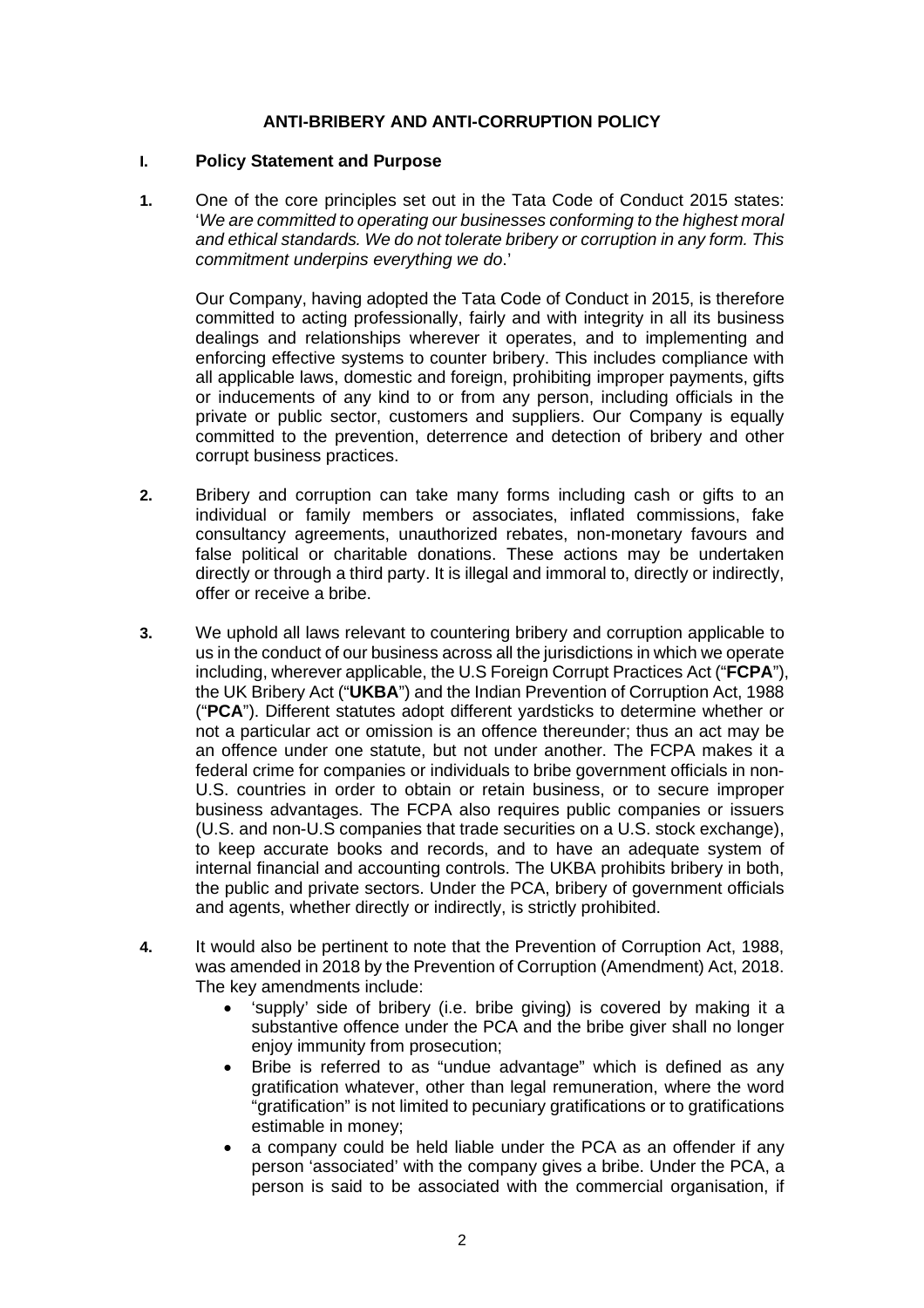such person performs services for or on behalf of the commercial organisation irrespective of any promise to give or giving of any undue advantage which constitutes an offence under the PCA.

- o The capacity in which the person performs services for or on behalf of the commercial organisation shall not matter irrespective of whether such person is employee or agent or subsidiary of such commercial organisation.
- o Whether or not the person is a person who performs services for or on behalf of the commercial organisation is to be determined by reference to all the relevant circumstances and not merely by reference to the nature of the relationship between such person and the commercial organisation.
- o If the person is an employee of the commercial organisation, it shall be presumed unless the contrary is proved that such person is a person who has performed services for or on behalf of the commercial organisation.
- However, a company would be able to defend itself by proving that it had in place adequate procedures (as may be prescribed by the government) designed to prevent persons associated with it from undertaking such conduct; and
- every director, manager, secretary or other officer with whose 'consent or connivance' the offence was committed, would be liable under the PCA.
- **5.** In addition to the PCA, the following laws in India also presently apply to offences relating to or resulting in corruption and bribery and resolutions available in case of occurrence of corruption or bribery:
	- i) Indian Penal Code, 1860 ("**IPC**");
	- ii) Prevention of Money Laundering, 2002;
	- iii) Central Vigilance Commission Act, 2003;
	- iv) Lok Ayukta Acts of various states.
- **6.** The purpose of this model Anti-Bribery and Anti-Corruption Policy ("**ABAC Policy**") is to ensure that our Company sets up adequate procedures in order to prevent our Company's involvement in any activity relating to bribery, facilitation payments, or corruption, even where the involvement may be unintentional. It requires employees, directors, officers of the Company and third parties subject to this ABAC Policy to recognize questionable transactions, behaviour or conduct, and to take steps to record, comply and follow procedures set in place to deal with such behaviour or conduct.
- **7.** While an exhaustive list cannot be provided, set out below are indicative questionable transactions or situations that **Designated Persons** *(as defined below)* should be careful about – which, when appearing together or individually, should raise a 'red flag':
	- i) A contract requires the use of a third-party consultant where the third party's principal or owner is a government official;
	- ii) The business lacks qualifications or resources i.e. the potential business partner does not appear capable of performing the services being offered. Sham service contracts, under which corrupt payments are disguised using a consulting agreement or other arrangement are typical modalities for indulging in bribery or corrupt activities;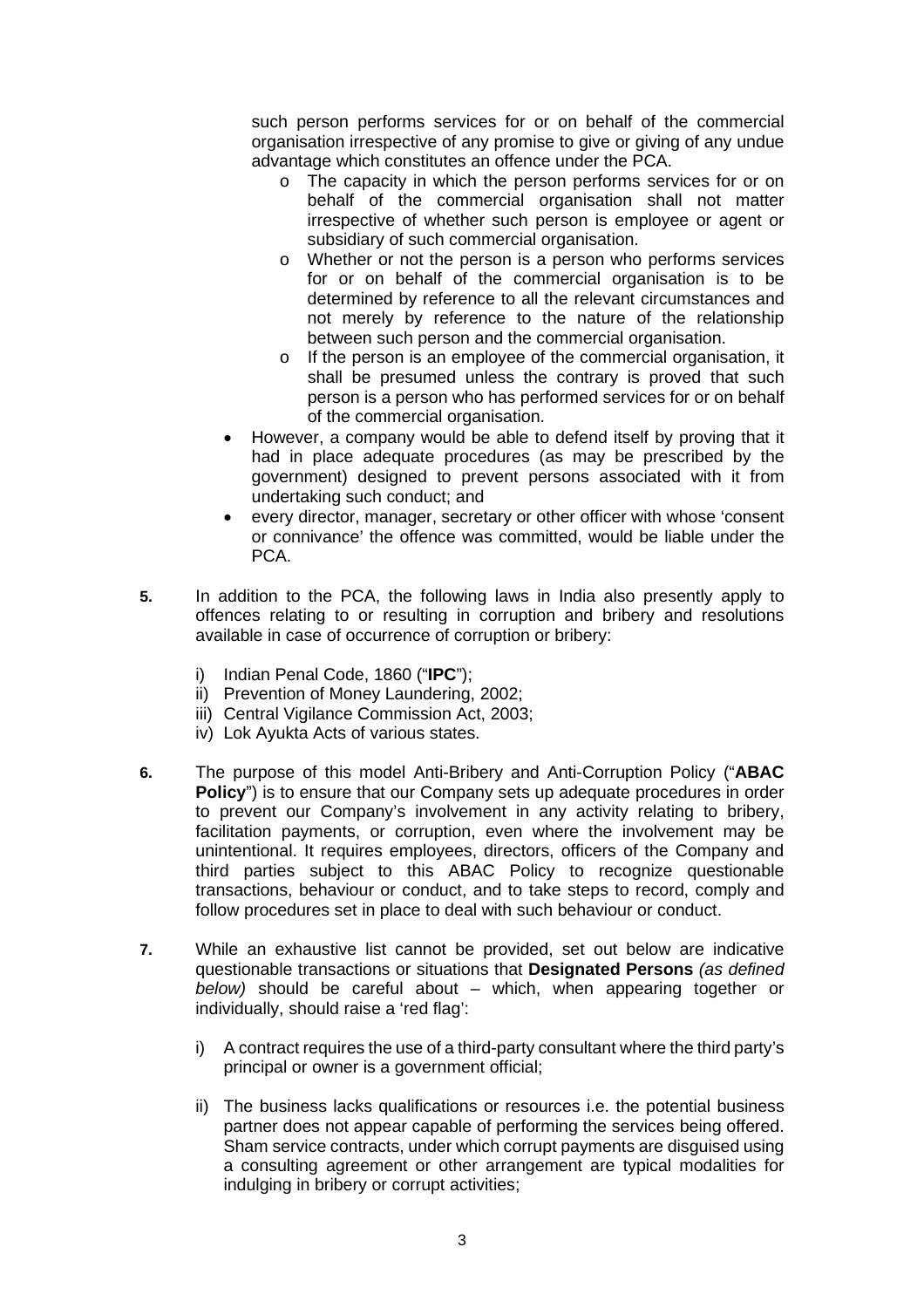- iii) Any potential partner who provides guarantees of success or claims to have the ability to obtain licenses or other government approval without providing a description of a legitimate manner by which those goals will be accomplished;
- iv) Transactions involving unusual payment patterns or financial arrangements. Accordingly, a request to pay unusually high commissions is a warning sign of possible corruption. A request to deposit commissions in multiple bank accounts, perhaps in offshore banks, also justifies additional scrutiny;
- v) A potential counterparty who refuses to accept an ABAC or anti money laundering clause in the proposed contract;
- vi) Based on pre-acquisition / counterparty due diligence, it becomes apparent that the potential counterparty has a reputation for offering bribes or violating other laws or indulging in unusual structured transactions;
- vii) Inflated payouts to, or questionable role in the project of potential counterparty or its affiliate;
- viii) A proposed counterparty resists or fails to provide details of parentage or has undisclosed principals, associates or subcontractors with whom it splits fees;
- ix) A proposed counterparty refuses access to its books and records where requested under the proposed contract.
- **8.** This ABAC Policy constitutes a minimum standard. It must be complied with in any country in which our Company does business even when the policy is stricter than the anti-bribery laws that are applicable, including both applicable local laws and those laws with extra-territorial application. However, when applicable anti-bribery laws are stricter than this policy, such laws must be complied with. In case of any doubts, Designated Persons must contact our Company's **Compliance Officer** *(as defined below)*.
- **9.** The guidelines in this ABAC Policy supplement the Tata Code of Conduct 2015 ("**TCoC 2015**") and should be read in conjunction with:
	- a) TCoC 2015;
	- b) the Whistle blower Policy;
	- c) Any guidance published pursuant to this policy;
	- d) Any other relevant policies as may be implemented from time to time.
- **10.** Because no code of conduct or policy can cover every possible situation, our Company relies on the Designated Persons to use good judgment and to speak up when they have either questions or concerns.

## **II. SCOPE AND APPLICABILITY**

This ABAC Policy is applicable to our Company including its Divisions. Our Company shall recommend adoption of this ABAC Policy to the Boards of its subsidiaries, associates and joint ventures.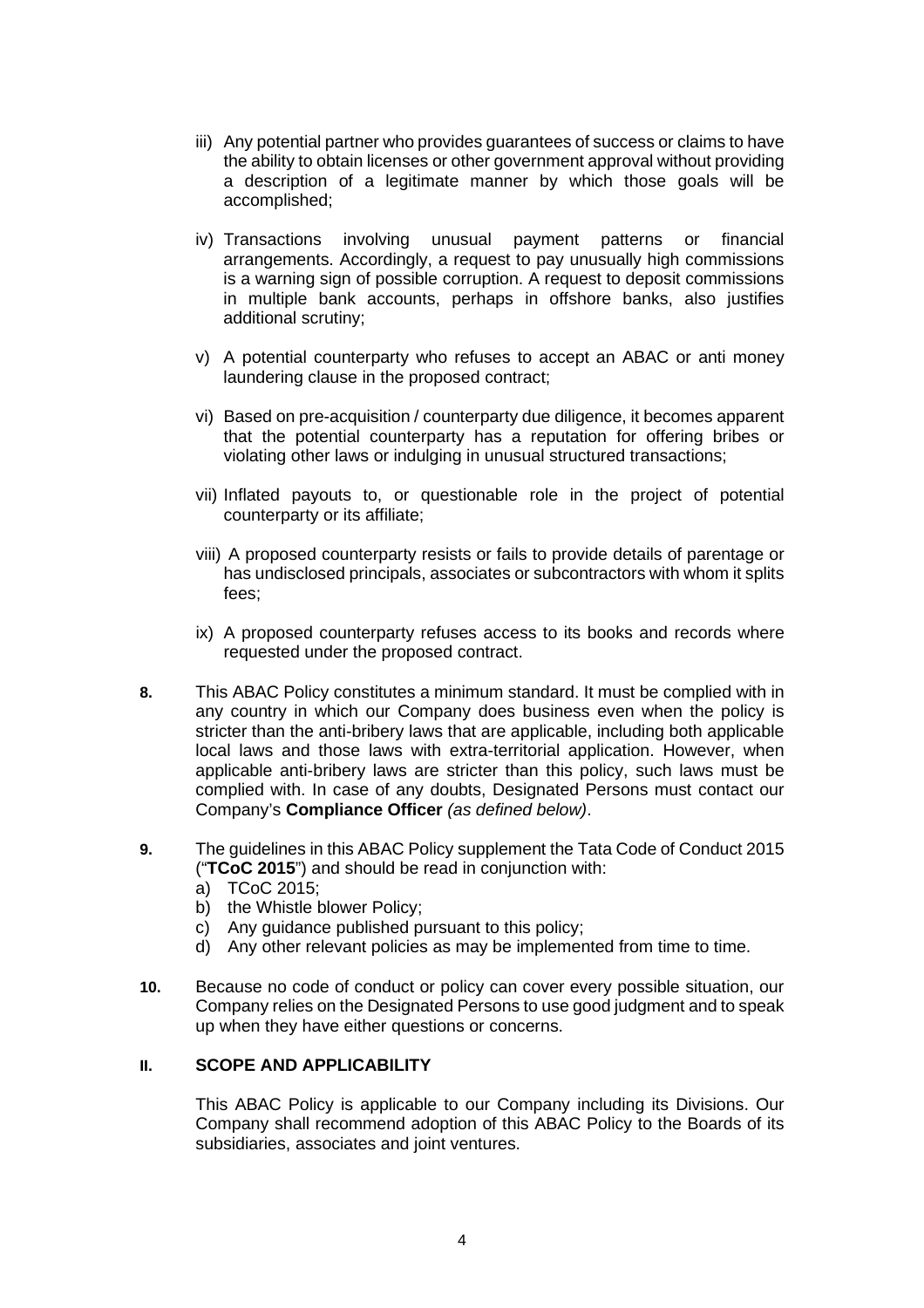This ABAC Policy is applicable to all individuals working at all levels and grades, including directors, senior managers, officers, other employees (whether permanent, fixed-term or temporary), consultants, contractors, trainees, interns, seconded staff, casual workers and agency staff, agents, or any other person associated with our Company and such other persons, including those acting on behalf of our Company, as designated by the Compliance Officer (*as defined below*) from time to time (all of the aforesaid being collectively referred to as "**Designated Persons**").

Designated Persons have a special responsibility to comply with this ABAC Policy, and ensure that our Company's procedures and measures to combat ABAC risks and threats are upheld and strengthened. If in doubt whether an act would breach this ABAC Policy, the Designated Person must take a step back and ask oneself the following on a contemplated action:

- What is the intent  $-$  is it to build a relationship or is it something else?
- How would it look if these details were on the front page of a major newspaper?
- What if the situation were reversed would there be a double standard?

Whenever faced with a doubt on the applicability of this ABAC Policy, or if an act could be perceived to be a breach of this ABAC Policy, consult the Ethics Counsellor or the Compliance Officer.

#### **III. COMPLIANCE OFFICER**

The Company shall, from time to time, designate an employee of sufficient seniority, competence and independence as the compliance officer to ensure compliance with the provisions of this ABAC Policy ("**Compliance Officer**") and the same shall be notified to the Designated Persons. **Mr. S. Sriram, Chief Financial Officer & Company Secretary has been designated as the Compliance Officer**. All reports, complaints, doubts or concerns in relation to this ABAC Policy shall be raised by the Designated Persons to the Compliance Officer or to the Company Ethics Counsellor. Every query or concern raised by any Designated Person in relation to any suspected violation of this ABAC Policy shall be investigated by the Compliance Officer.

All queries, concerns or complaints received by the Company Ethics Counsellor dealing with a bribery or corruption issue should be reported to the Compliance Officer by the Company Ethics Counsellor. Any action required to be undertaken under this ABAC Policy shall be taken by the Compliance Officer in accordance with this ABAC Policy. **The Compliance Officer shall have a functional reporting to the Designated Director, Mr. N. Srinath** and shall submit quarterly compliance reports to the Designated Director. Aggravated cases of breach of this ABAC Policy shall be escalated to the Board of Directors of the Company ("**Board**").

## **IV. Definitions**

#### **1.** *Bribery*

Bribery includes the offer, promise, giving, demand or acceptance of an undue advantage as an inducement for an action which is illegal, unethical or a breach of trust. Bribes often involve payments (or promises of payments) but may also include anything of value - providing lavish/inappropriate gifts, hospitality and entertainment, inside information, or sexual or other favours; offering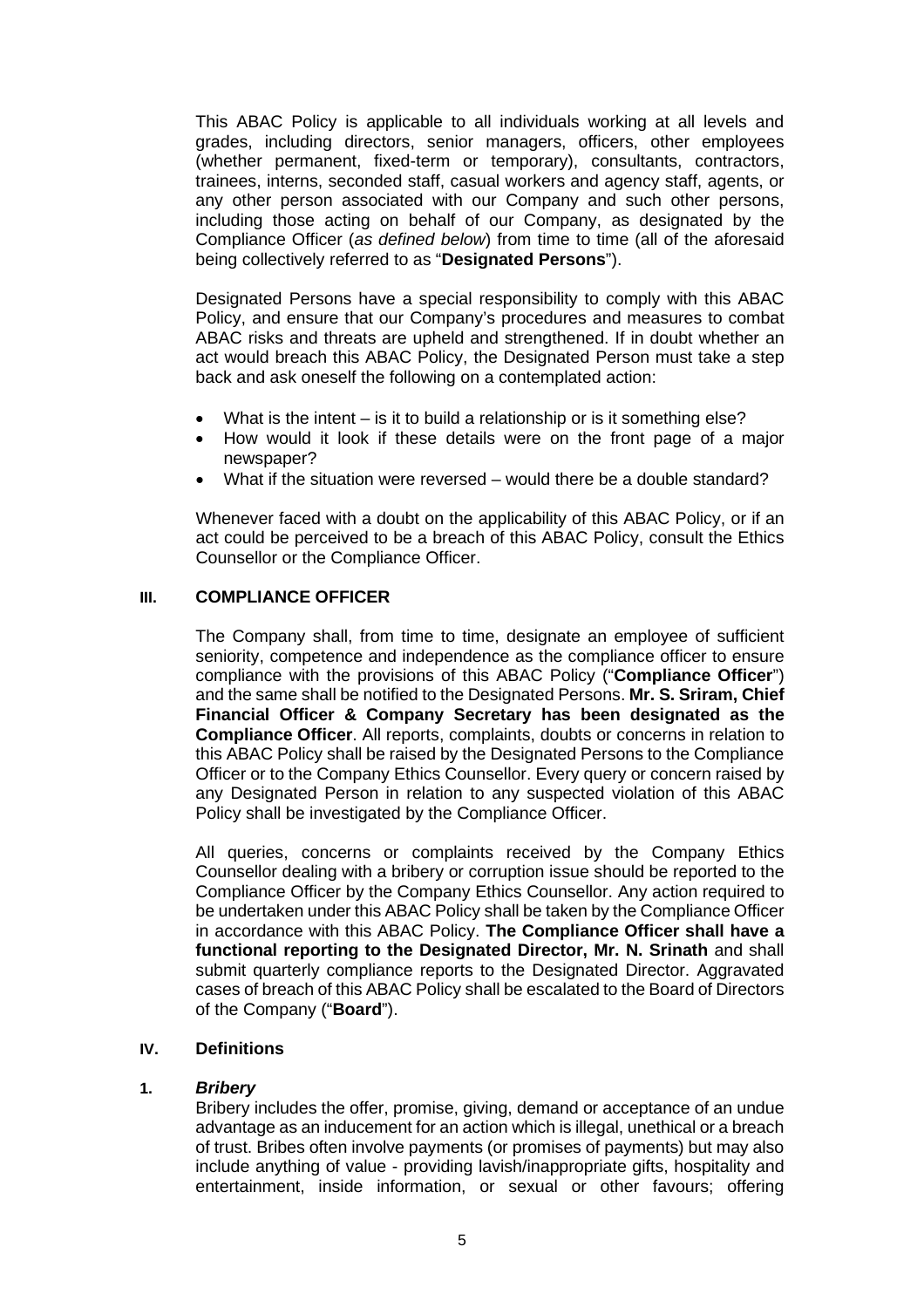employment to a relative; underwriting travel expenses; abuse of function; or other significant favours. Bribery includes advantages provided directly, as well as indirectly through an intermediary. TCoC 2015 and this ABAC Policy prohibits Designated Persons from giving bribes not only to any public/government official but also to any private individual. Bribery in any form will not be tolerated.

# **2.** *Bribery by Commercial Organisation*

A company shall be held liable Commercial organisation shall any person associated with such commercial organisation gives or promises to give any undue advantage to a public servant intending—

(a) to obtain or retain business for such commercial organisation; or

(b) to obtain or retain an advantage in the conduct of business for such commercial organisation.

## **3.** *Corruption*

Corruption includes wrongdoing on the part of an authority, a commercial organisation (any person associated with such commercial organisation) or those in power, through means that are illegitimate, immoral, or incompatible with ethical standards.

# **4.** *Public Official (Government Official or Public Servant) / Foreign Public Official*

In the Indian context, a public official would include (but not be limited to) the following:

- **a.** any person holding a legislative, executive or administrative office of the government (domestic or foreign), or acting in the official capacity for or on behalf of a legislative, executive, or administrative office of the government (domestic or foreign), whether appointed or elected, whether permanent or temporary, whether paid or unpaid, irrespective of that person's seniority;
- **b.** any person in the service or pay of the government or of a corporation established by or under a central, provincial or state statute, or an authority or a body owned or controlled or aided by the government or a government company or is remunerated by the government by fees or commission for the performance of any public duty;
- **c.** any judge, including any person empowered by law to discharge, whether by himself/herself or as a member of any body of persons, any adjudicatory functions;
- **d.** any person authorised by a court of justice to perform any duty, in connection with the administration of justice, including a liquidator, receiver or commissioner appointed by such court;
- **e.** any person who performs a public duty, including for a public agency or public enterprise, or provides a public service, as defined in the domestic law of the country and as applied in the pertinent area of law; and
- **f.** any other person defined as a "public official" under the domestic law. *"State" means all levels and subdivisions of governments (i.e., local, regional, or national and administrative, legislative, or executive).*

## *Foreign public official*

Under non-Indian ABAC laws, what constitutes a "foreign official" or "foreign public official" is interpreted broadly and includes officials from all branches of government, as well as public international organizations, regardless of whether the official is a paid or unpaid employee. The term also includes political parties, party officials, and candidates for public office. Further it includes employees or agents of state-owned or state-controlled enterprises and means any person acting in an official capacity on behalf of any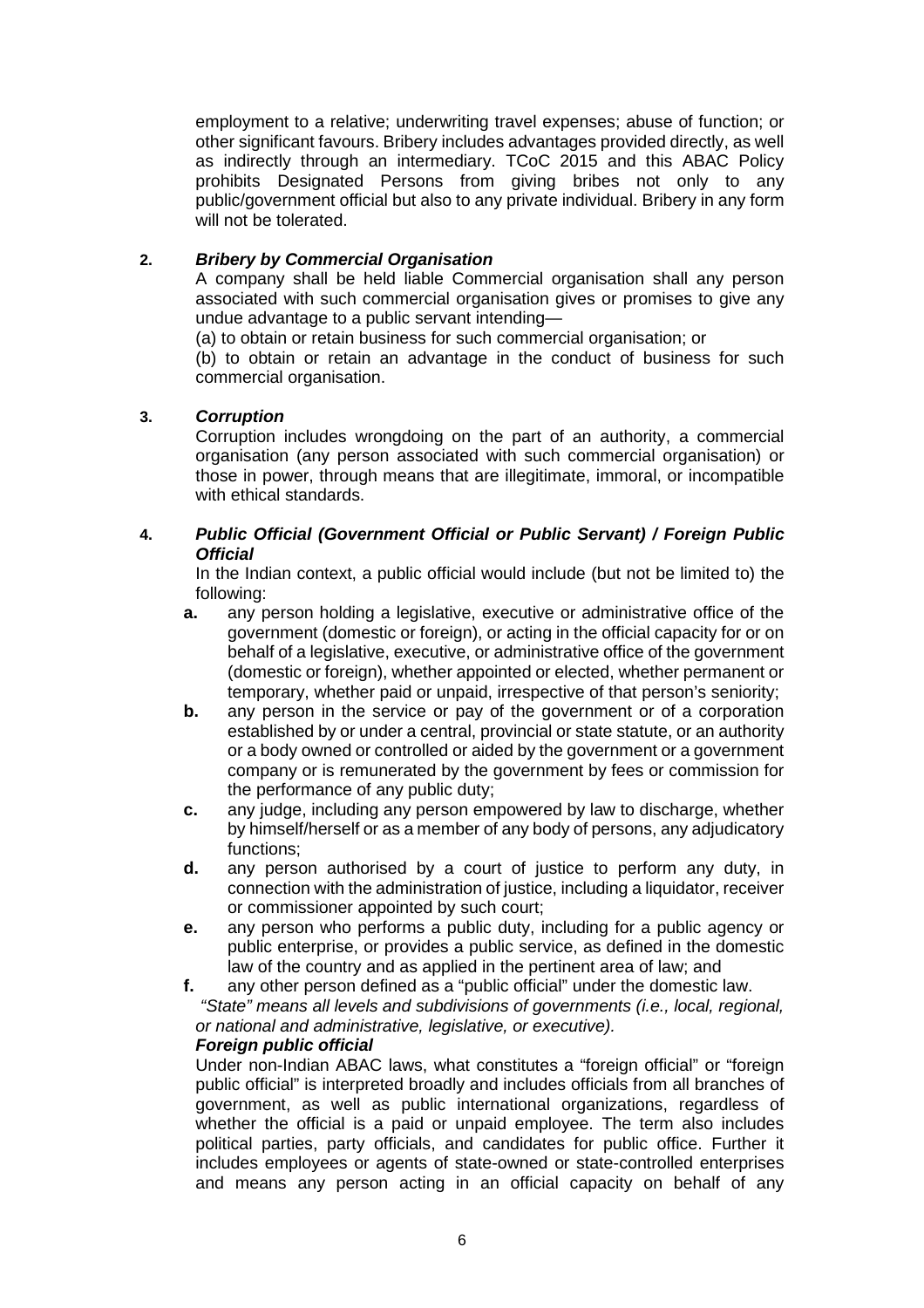government department, agency, instrumentality, or corporation, family members of the official, as well as a political party official or any candidate for political office.

## **5.** *Facilitation payment or kickbacks*

"Facilitation Payments" are unofficial payments made to public officials in order to secure or expedite the performance/ non-performance of a routine or necessary action. They are sometimes referred to as 'speed' money or 'grease' payments or 'good-will money'. The payer of the facilitation payment usually already has a legal or other entitlement to the relevant action. "Kickbacks" are typically payments made in return for a business favour or advantage.

## **6.** *Third party*

The term "third party" includes any individual or organization, who/which comes into contact with the Company or transacts with the Company, and also includes actual and potential clients, vendors, consultants, retainers, agents, advisors, distributors, business associates, partners (including academic institutions), contractors, suppliers or service providers who work for and on behalf of the company.

# **7.** *Improper performance*

Breach of an expectation that a person will act in good faith, impartially or in accordance with a position of trust amounts to improper performance. This would also include obtaining, agreeing to receive, accepting, or attempting to obtain, an undue advantage for acts to be performed properly.

# **V. WHAT IS CORRUPTION**

- **1.** Corruption can take place in many types of activities. It is usually designed to obtain financial benefits or other personal gain. For example, bribes are intended to influence behaviour – they could be in the form of money, a privilege, an object of value, an advantage, or merely a promise to influence a person in an official or public capacity. Usually, two people are involved and both would benefit. Examples of a bribe include offering or receiving of cash in the form of a kickback, loan, fee or reward, or giving of aid, donations, or voting designed to exert improper influence.
- **2.** The areas of business where corruption, including bribery, can most often occur include:
	- **a.** Gifts, Entertainment and Hospitality;
	- **b.** Facilitation Payments;
	- **c.** Procurement Process;
	- **d.** Political, Community or Charitable Contributions;
	- **e.** Improper Performance of Duties;
	- **f.** Favours Regarding Recruitment Opportunities.
- **3.** In the Indian context, the ingredients of an act of bribery under the PCA are:
	- **a.** Any **gratification** to a public servant for **doing or forbearing to do** an official act or favour/ disfavour to any person.
	- **b.** Any **gratification** to any person for **inducing any public servant** by corrupt/ illegal or personal influence to do/ forbear from doing an official act or to show favour/ disfavour to any person.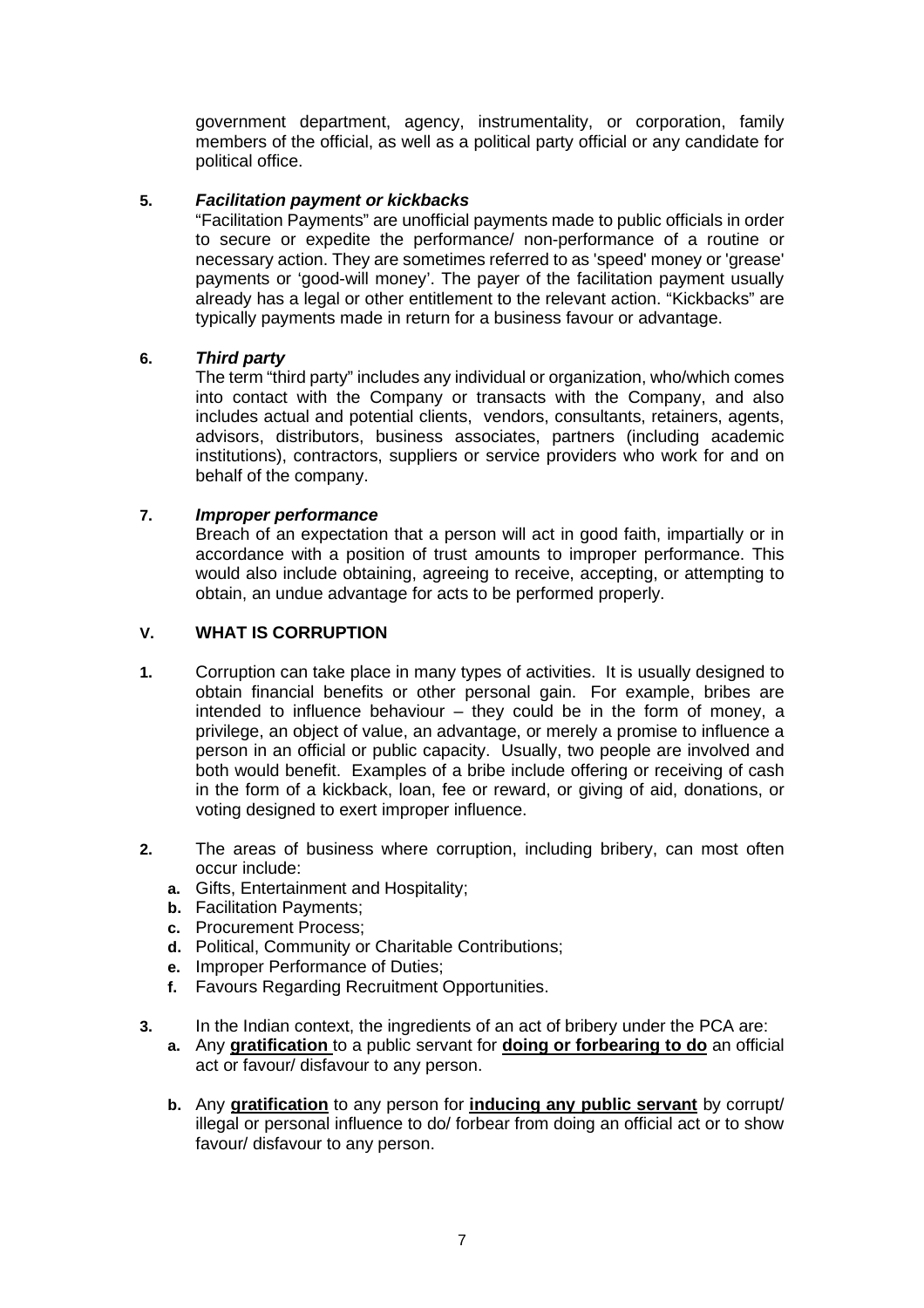**c.** Providing of any **valuable thing**, without adequate payment for the same, to a public servant by a person who has or is likely to have **official dealings** with the public servant.

Violators of the PCA shall be subject to fines and/or imprisonment. According to the PCA and seminal judgements of the Supreme Court of India liability could be attributed to a company, if a person associated with the company committed an offence under the PCA. The 2018 amendment to the PCA has made it clear that not only bribe takers but also bribe givers shall be held liable. A person who is held to have abetted an offence under the PCA shall also be punished. Improper Performance could lead to accusations of criminal breach of trust, which is an offence under the Indian Penal Code (IPC). The IPC also penalises abetment as an offence. Under the IPC any person who intentionally aids, by any act or illegal omission, the doing of a thing, or engages with a person/persons in a conspiracy for the doing of a thing, is guilty of the offence of abetment. Additionally, a person could also be prosecuted for offenses of cheating and/or criminal breach of trust under the IPC.

# **VI. GIFTS, ENTERTAINMENT AND HOSPITALITY**

- **1.** Gifts, entertainment, and hospitality may be acceptable if they are reasonable, proportionate, made in good faith and in compliance with the Company's policies, inclusive of *Section D, Clause 11* and *Section G, Clause 4* of the TCoC 2015*,* our Company's Gifts & Hospitality Policy (copy annexed), and various advisories issued from time to time under the foregoing. Any doubts in this regard should be clarified with the Company Ethics Counsellor or the Compliance Officer.
- **2.** What is a "**Gift**"? A gift is anything of value and would encompass any gratuitous monetary or non-monetary benefit. It includes tangible items such as cash, precious metals, stones, jewellery, art, and any of their equivalents, but also intangible items such as discounts, services, loans, favours, special privileges, advantages, benefits and rights that are not available to the general public. A "**gift**" also includes meals, entertainment, hospitality, vacations, trips, use of vacation homes, tickets to sporting or music events, outings, vendor familiarization trips, and use of recreational facilities. Under no circumstances should any Designated Persons ever solicit a gift from any person or company that is doing, or seeks to do, business with the Company. Note that meals, entertainment and hospitality may also qualify as a gift, unless they fall within reasonable bounds of value and occurrence.
- **3.** Designated Persons must familiarise themselves with our Company's Gifts & Hospitality Policy.
- **4.** Offering gifts in order to win or keep business is unethical and, in many cases, illegal. If you find it difficult to provide a comfortable answer to questions on appropriateness of a gift, or if you are unsure if you should accept something of value, each Designated Person must ask the Compliance Officer. If your Compliance Officer is conflicted, seek guidance from the Designated Director.
- **5.** Note that this ABAC Policy is applicable whether a Designated Person is personally offered a gift, or if a gift is offered for the benefit of a specific group or department at the Company (including as a prize to be distributed at a party or event). All gifts received should be promptly reported to the Compliance Officer if they are not in the ordinary course of business, in compliance with all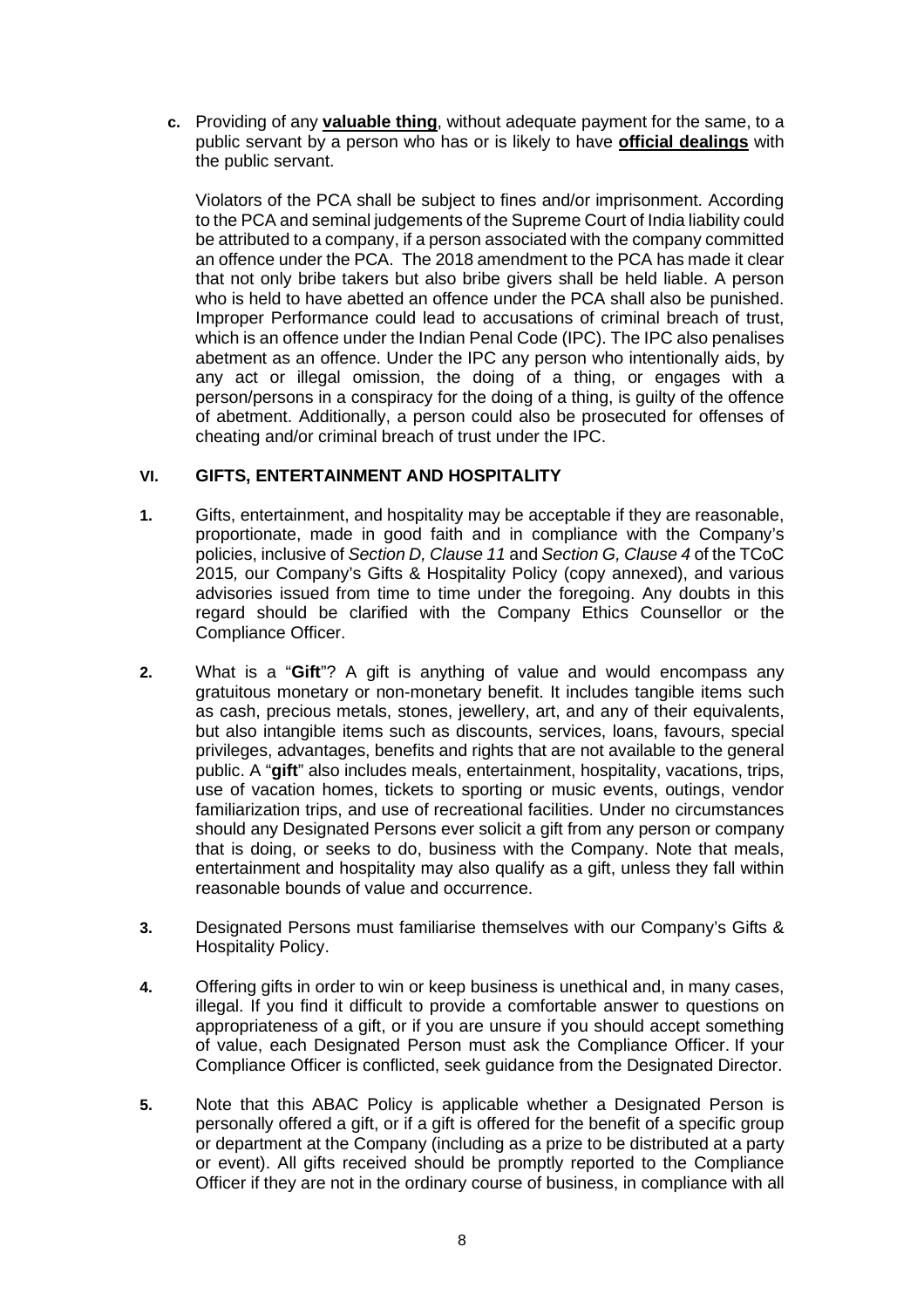policies issued by the Company and as per applicable law. Gifts of cash or cash equivalents must never be accepted.

- **6.** A Designated Person may give a modest gift to a government or other public official only when it is appropriate, allowed by local law, and in accordance with our Company's Gifts and Hospitality Policy.
- **7.** Designated Persons are prohibited from offering gifts or granting favours outside the ordinary course of business to current or prospective customers, their employees or agents or any person (including but not limited to Government Officials) with whom the company or its business associates have a contractual relationship, or intend to negotiate an agreement. No Designated Person should accept or solicit any personal benefit from anyone in the course of business in a manner that might compromise, or appear to compromise their objective assessment.
- **8.** As a general guide, the giving or receiving of gifts or hospitality may be acceptable if it meets all the following requirements:
	- a) Is bona-fide and made in the normal course of business and does not create the appearance (or an implied obligation) that the gift giver is entitled to preferential treatment, an award of business, better prices, or improved terms of sale or service;
	- b) Complies with local laws and customs (including cultural and religious festivals) and is not prohibited under applicable law;
	- c) Would not influence, or appear to influence, or cause a conflict of interest for the gift giver or receiver;
	- d) Does not include cash or cash equivalents, gold or other precious metals, gems or stones;
	- e) Does not include any form of services or non-cash benefits such as promise of employment;
	- f) Disclosure of the same does not cause embarrassment to the giver or receiver or to the company in question;
	- g) Is fully documented and supported by original receipts and accurately recorded in the books of accounts;
	- h) Is given openly, not secretly and in a manner that avoids the appearance of impropriety.

In addition to the above, each Designated Person is required to be in compliance with the specific guidelines set out in the Company's Gifts and Hospitality Policy, including in relation to maximum values permitted.

## **VII. FACILITATION PAYMENTS OR KICKBACKS**

- **1.** All Facilitation Payments and kickbacks are corrupt payments, and any such payment in the course of our Company's business is strictly forbidden.
- **2.** Facilitation Payments are often involved in obtaining non-discretionary permits, licenses or other official documents, expediting lawful customs clearances, obtaining the issuance of entry or exit visas, providing police protection, whether or not such actions are connected to the award of new business or the continuation of existing business.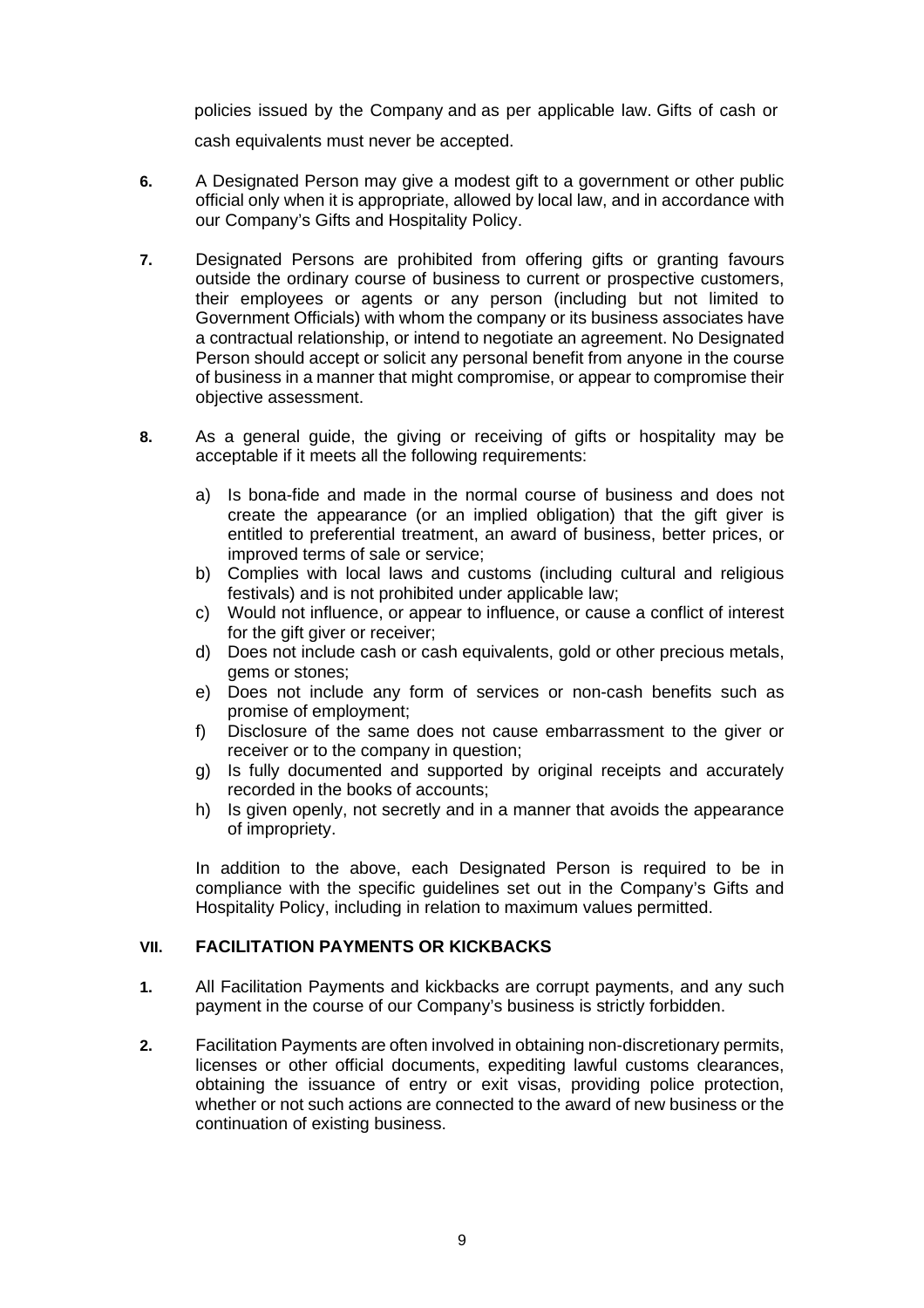# **VIII. PROCUREMENT PROCESS**

Designated Persons must follow our Company's processes and adhere to the system of internal controls around supplier selection. Supplier selection should never be based on receipt of a gift, hospitality or payment. When supplier selection is a formal, structured invitation for the supply of products or services (often called a 'tender'), it is most important we maintain documentation<br>supporting our internal controls. Designated Persons must familiarise Designated Persons must familiarise themselves with our Company's procurement processes and must adhere to the same.

## **IX. INTERACTION WITH CUSTOMERS**

- **1.** Where a Designated Person is responsible for relationships with customers, she/he may entertain customers for bona-fide purposes only in accordance with our Company's Gifts & Hospitality Policy. Records of such entertainment should be maintained as per our Gifts & Hospitality Policy.
- **2.** Bribery may also occur on the sales side, for example an employee might accept a bribe to prefer one customer over another, again with potentially damaging consequences for relationships with other customers, as well as the legal consequences to our Company.
- **3.** In the normal course of business, discounts and rebates are offered to customers in both the private and public sectors. While this is common industry practice, the wide variety of arrangements and the relative complexity of some of them creates a degree of risk that such arrangements could be used to disguise improper inducements to individual customer representatives (for example, selective dissemination of the fact that free products are being provided), and consequently great care needs to be exercised in the deployment of such arrangements.

## **X. USE OF THIRD PARTY AGENTS, CONSULTANTS AND OTHER INTERMEDIARIES**

- **1.** Our Company may be held responsible for bribes paid on its behalf by third parties, with severe and often irreparable consequences, even if our Company did not authorize these payments. Therefore, it is critical that we are careful in the selection of agents, that is, those people or companies who act on our behalf.
- **2.** All dealings with suppliers, agents, contractors, service providers, intermediaries, consultants, and advisors, shall be carried out with the highest standards of integrity and in compliance with all relevant laws and regulations. We expect all our third parties to share our values and our ethical standards.
- **3.** The following should be kept in mind prior to engaging a third party:
	- a. Appropriate due diligence is conducted and properly documented;
		- b. Formal commitment (in writing) is sought from the third party to ensure compliance to these standards;
		- c. Appropriate anti-bribery and anti-corruption provisions are incorporated in the contracts in consultation with our Company's Legal team, including the right to audit, as well as a clause on termination, if the partner/party fails to abide by the anti-bribery and anti-corruption terms.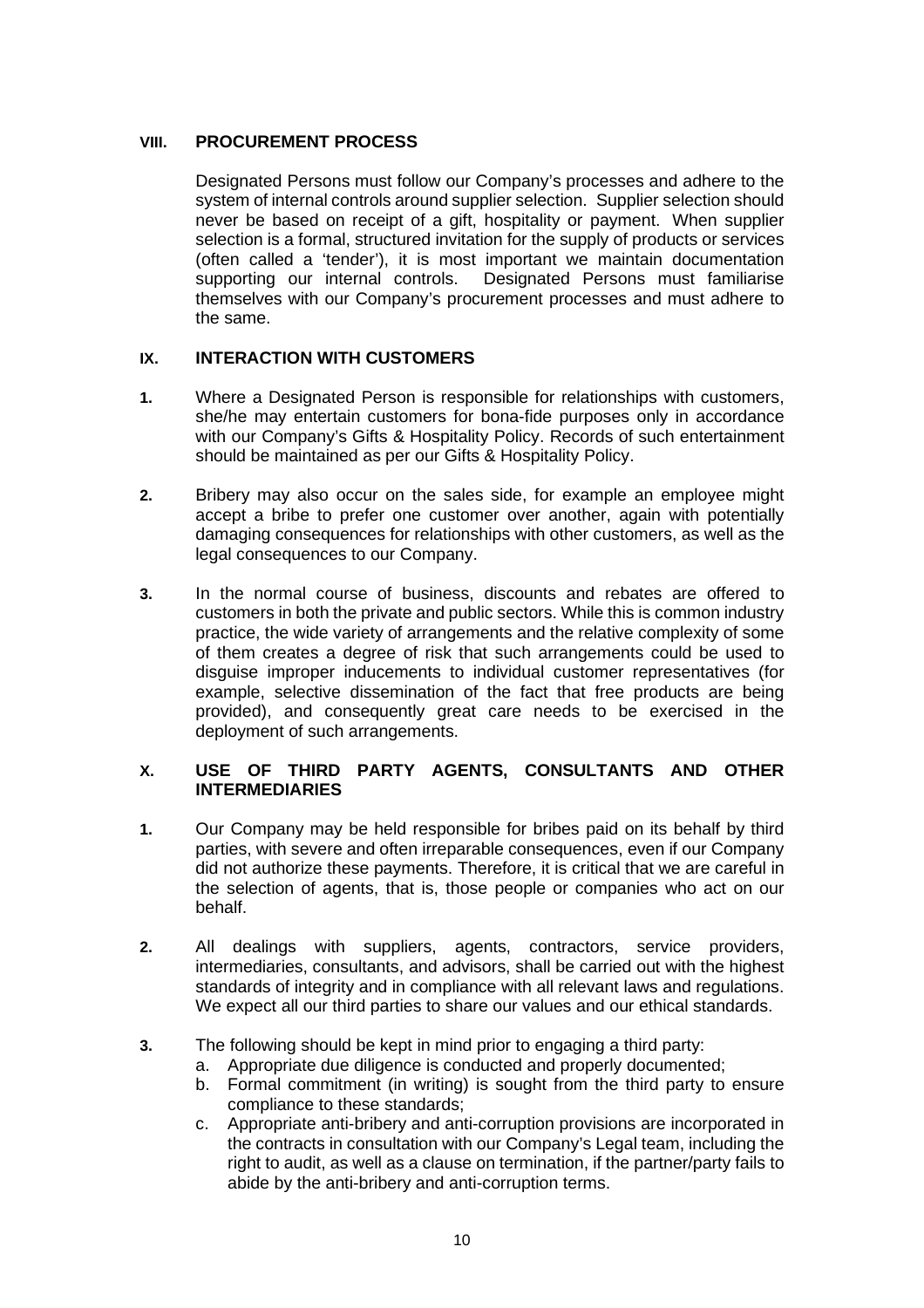# **XI. GOVERNMENT INTERACTION**

- **1.** Section I, Clause 2 of TCoC 2015 states "*We engage with the government and regulators in a constructive manner in order to promote good governance. We conduct our interactions with them in a manner consistent with our Code* ". Doing business with the government is highly regulated and typically follows stricter rules than those in the commercial marketplace. If you work with government officials or a government-owned (or partially-owned) company, you have a special duty to know and comply with applicable laws and regulations, adhere to the highest standards of integrity and avoid even the appearance of impropriety. Our Company may interact with the government, government officials and government agencies in multiple forms, such as: for seeking statutory or regulatory approvals, as a supplier, as a customer, etc. Designated Persons should always be truthful, accurate, co-operative and courteous while representing our Company before any government, government officials and government agencies.
- **2.** Our Company and employees shall not, unless mandated under applicable law and our Company's Corporate Social Responsibility ("**CSR**") Policy, offer or give any company funds or property as donation to any government agency or its representative, directly or through intermediaries. However, in the Indian context for example, donation of our Company's funds or property to the Prime Minister's Relief Fund or donations towards disaster relief may be permitted pursuant to our Company's CSR Policy. The Company shall comply with government procurement regulations and shall be transparent in all its dealings with government agencies.

## **XII. POLITICAL COMMUNITY AND CHARITABLE CONTRIBUTIONS**

**1.** Section I, Clause 1 of TCoC 2015 states: "*We shall act in accordance with the constitution and governance systems of the countries in which we operate. We do not seek to influence the outcome of public elections, nor to undermine or alter any system of government. We do not support any specific political party or candidate for political office. Our conduct must preclude any activity that could be interpreted as mutual dependence / favour with any political body or person, and we do not offer or give any company funds or property or other resources as donations to any specific political party, candidate or campaign*. *Any financial contributions considered by our Board of Directors in order to strengthen democratic forces through a clean electoral process shall be extended only through the Progressive Electoral Trust in India, or by a similar transparent, duly-authorised, non-discriminatory and non-discretionary vehicle outside India*".

Designated Persons are not allowed to make political contributions from the funds, properties or other resources of our Company except political contributions approved by the Board in accordance with the TCoC and in compliance with applicable law. Our Company may make charitable donations for humanitarian needs and other factors, including emergency situations and disaster relief. Such contributions must be made in compliance with our Company's Corporate Social Responsibility Policy, when it will be adopted by the Board. However, it is important that we pay special attention when making donations such that they shall be made without demand or expectation, so that our donations would not be considered inducements, as this would be a violation of the anti-corruption laws, the TCoC and this ABAC Policy. Thus,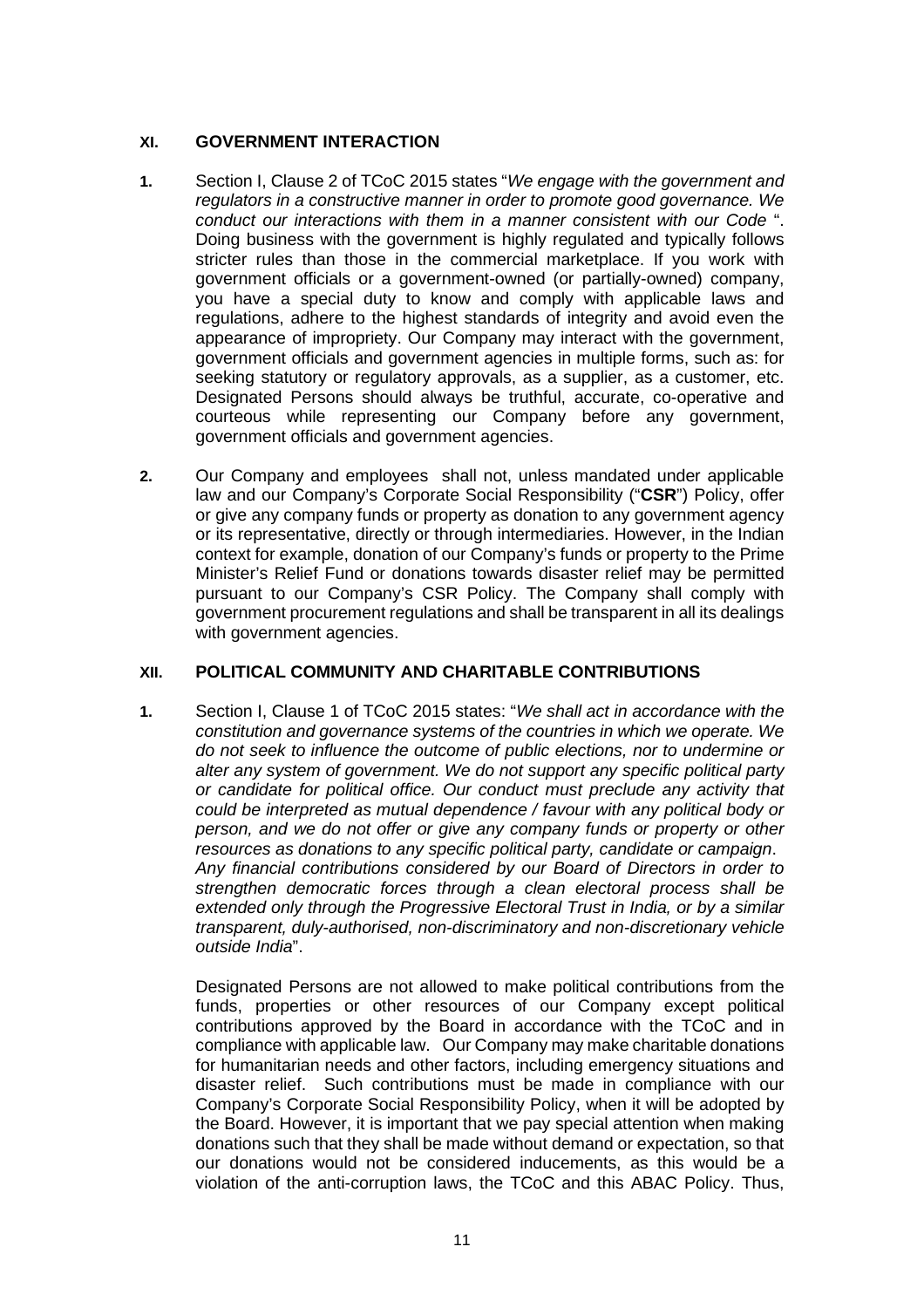contributions by the Company to community projects or charities need to be made in good faith and in compliance with our TCoC, this ABAC Policy and all other relevant policies and procedures.

- **2.** Before making such a contribution, the Designated Persons should ensure that:
	- a) Such charitable contributions are not dependent on, nor made to win, a business deal.
	- b) The contribution is always made to the charity and not to any particular individual, except where donations or grants are provided directly to affected victims of natural disasters, pursuant to our Company's CSR policy.
	- c) Contributions should be given to entities where the end use of the contribution is known and/or controlled.
	- d) Contributions should only be made to charitable organisations which are registered under the laws of the country.
	- e) As far as possible, background checks on the charitable organisations should be carried out in all cases especially to ensure that the charity does not act as a conduit to fund illegal activities in violation of anti-money laundering laws, anti-terrorism laws and other applicable laws.
	- f) Only such charitable contributions shall be made that are legal and ethical under local laws and practices.

#### **XIII. SPONSORSHIPS**

Sponsorships are closely allied to the various types of community / business activities undertaken by our Company. These could range from sponsoring educational scholarships to local sports teams. Any sponsorship must be for genuine business or charitable objectives without any element of quid pro quo. Any such sponsorship must be transparent, duly approved, properly documented and duly reported as per our Company's CSR Policy.

#### **XIV. MERGERS AND ACQUISITIONS**

- **1.** A company that does not perform adequate due diligence regarding compliance with anti-bribery and anti-corruption procedures of the target company prior to a merger or acquisition may face both legal and business risks. Our Company will undertake appropriate and reasonable due diligence on the reputation and integrity of any business in which it makes investments.
- **2.** Our Company, when it is acquiring a potential target, will train new employees, re-evaluate third parties under company standards and where appropriate, conduct audits on new business units.

## **XV. CONFLICTS OF INTEREST**

**1.** Section D, Clauses 24 through 28 of TCoC 2015 provide detailed guidance on assessment of potential situations of conflict of interest. Any conflict of interest, even if it is perceived or potential, reported to the Company Ethics Counsellor or the Compliance Officer, must be in turn reported to the appropriate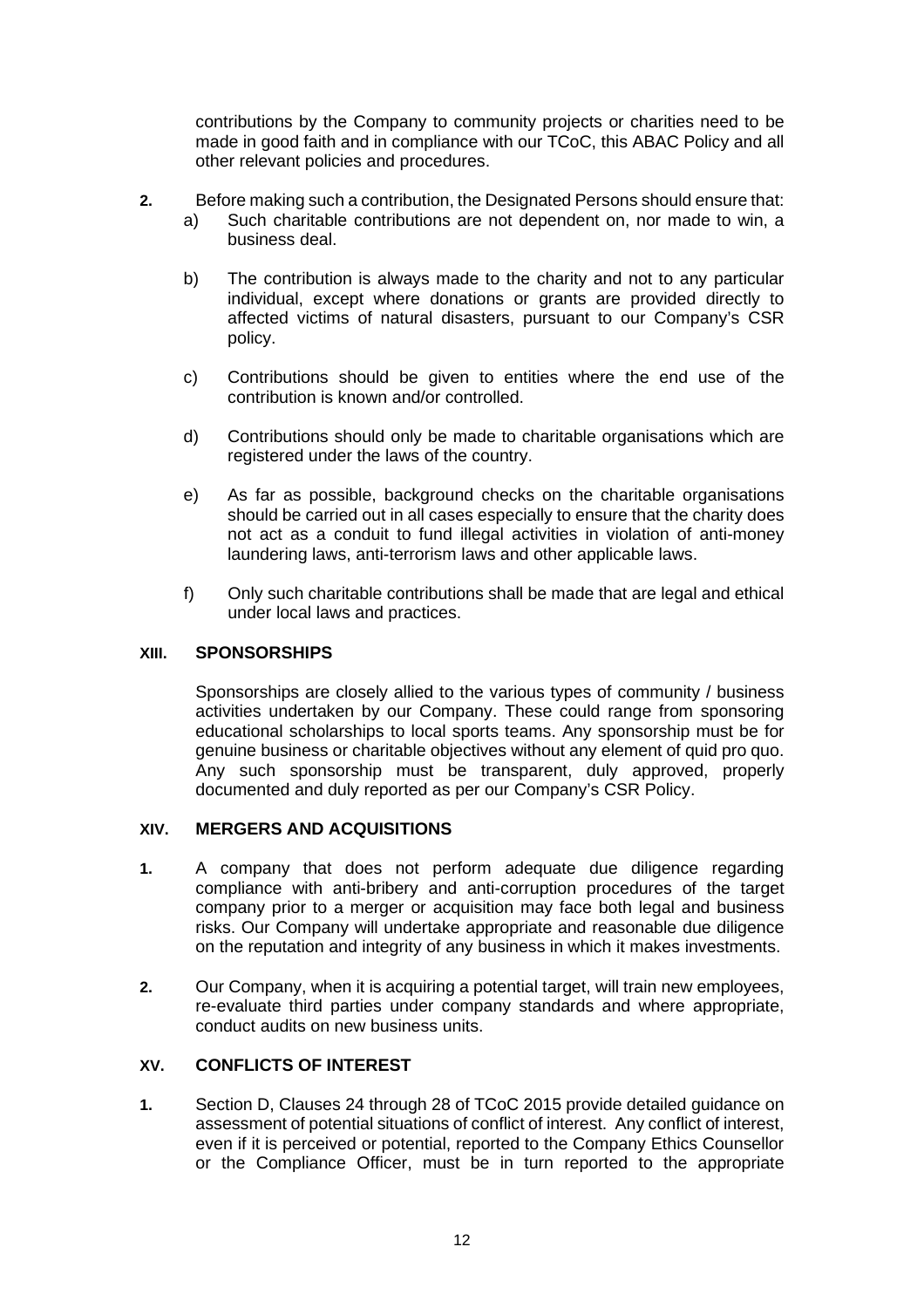competent authority as defined in TCoC 2015, and actioned as per the guidance provided in the TCoC.

# **XVI. BOOKS, RECORDS, AND INTERNAL CONTROL REQUIREMENTS.**

- **1.** Accurate and complete recordkeeping is essential to the successful operation of our Company, as well as to our ability to meet our legal and regulatory obligations. Each Designated Person has a responsibility to be accurate, complete and honest in what he/she reports and records to meet regulatory requirements, as well as in all internal and external documents of our Company, including accounting records, time cards, expense reports, invoices, payroll records, safety records, business records, performance evaluations, etc.
- **2.** Expenses must never be hidden or purposefully misclassified. Many serious global bribery and corruption scenarios are found to involve inaccurate recordkeeping. To prevent this, international anti-corruption laws generally require detailed and accurate accounting records for transactions, including cash and bank accounts. All Designated Persons must ensure that we maintain accurate books, records and financial reporting.
- **3.** All business units and entities must maintain an effective system of internal control and monitoring of our transactions. Certain monitoring controls are identified in our policies, specifically regarding approval of travel and entertainment expenses. It is the responsibility of the Designated Persons to be knowledgeable about control procedures and ensure compliance. Designated Persons are required to ensure that all expense claims relating to hospitality, gifts or charitable donations are submitted in accordance with applicable policies and specifically record the reason for the expenditure.
- **4.** Designated Persons are required to maintain all financial records and have appropriate internal controls in place which will evidence the business reason for making payments to or receiving payments from third parties.
- **5.** All accounts, invoices, memoranda and other documents and records relating to dealings with third parties, such as customers, suppliers and business contacts, should be prepared and maintained with accuracy and completeness. Our records management and retention policies ensure that we maintain the records we need to meet our legal, tax and regulatory requirements and securely dispose of records that are no longer needed or are beyond the statutory retention period. Designated Persons should take care never to dispose of information that may be relevant to current or threatened litigation or subject to a legal prohibition or stipulation until they are authorized in writing to do so by the relevant department.
- **6.** Designated Persons who see or suspect financial misconduct should notify their supervisors immediately, and contact the Compliance Officer.

# **XVII. COMMUNICATION AND COMPLIANCE TRAINING**

**1.** It is our commitment to ensure that our Company has adequate procedures to combat ABAC risks and threats. To meet this objective, regular training will be made available to all business units in relation to our ABAC Policy, obligations of Designated Persons, company procedures and measures. The details of our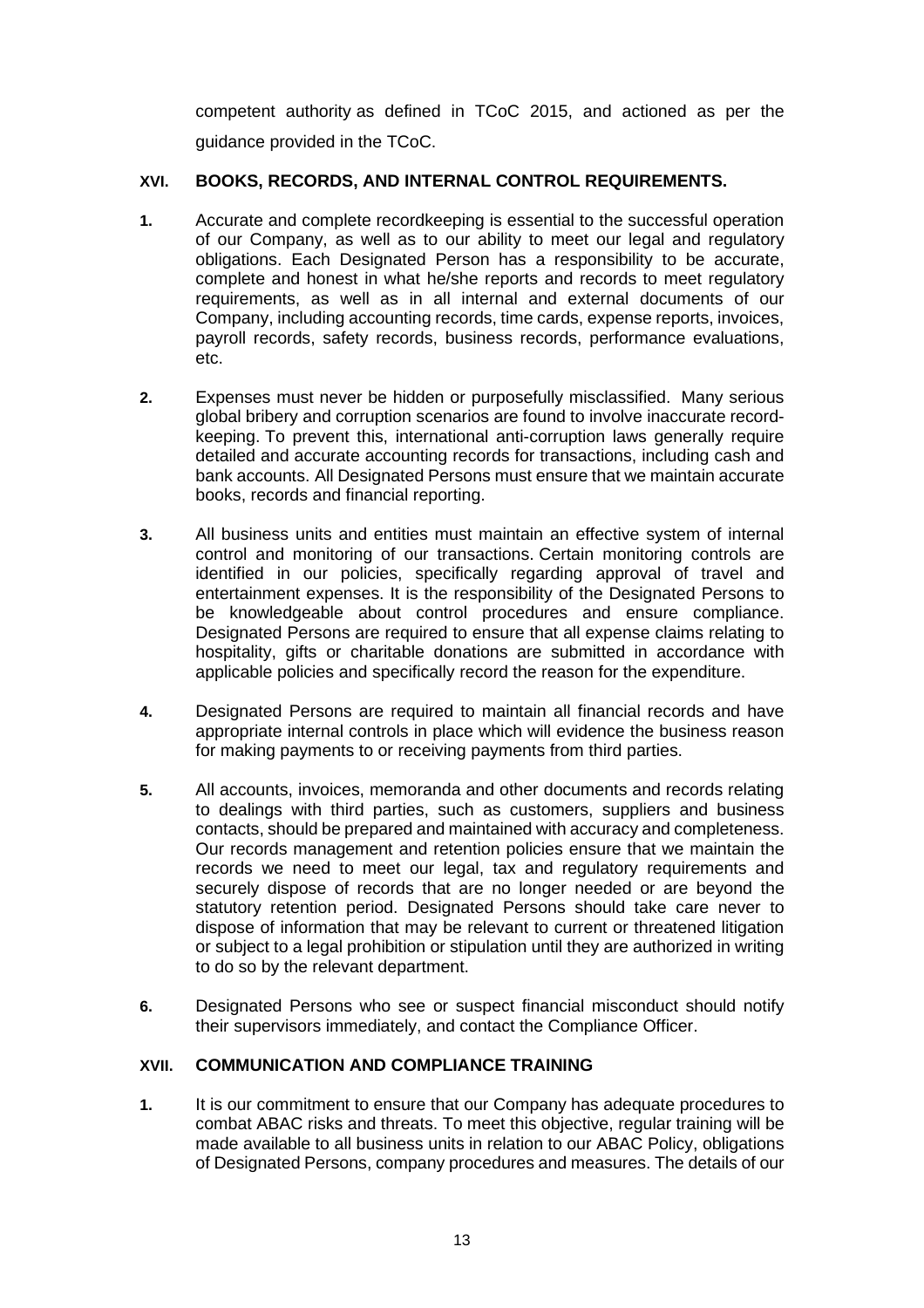Company's whistleblowing procedures will be disseminated throughout our Company and will be so done on a regular basis.

- **2.** Training will be conducted either on-line or in-person or a combination of both and will be administered by the Compliance Officer. The training will be required to be completed within a specified timeframe. The Designated Persons must not treat these training programs as a 'one-time' event and Designated Persons are expected to keep themselves up to date by undergoing repeat training at regular intervals or each time a training program is updated.
- **3.** Our Company may also extend training programs to third parties, if it is envisaged that the work profile allocated to them carries a significant risk as per this ABAC Policy.

## **XVIII. HOW TO RAISE CONCERNS**

- **1.** Every Designated Person is encouraged to raise concerns about any bribery issue or suspicion of malpractice or any case of corrupt practice or any breach of this ABAC Policy or applicable ABAC law at the earliest possible stage. If he/she is unsure whether a particular act constitutes bribery or corruption or if he/she has any other queries, these should be raised with the respective reporting manager and the Compliance Officer at the following email address [ssriram@tata.com.](mailto:ssriram@tata.com)
- **2.** Designated Persons may also raise concerns or queries to the Ethics Counsellor through the 'Raising Concerns' mechanism under the TCoC or through the 'Whistleblower Policy' which is intended to encourage and enable employees, and other stakeholders, to raise serious concerns internally.
- **3.** No personnel who in good faith, reports a violation of the ABAC Policy shall suffer harassment, retaliation or adverse employment consequences.

## **XIX. RESPONSIBILITY AND PENALTIES**

- **1.** Our Company takes the subject of corruption and bribery very seriously. Any violation of this ABAC Policy will be regarded as a serious matter and shall result in disciplinary action, including termination, consistent with applicable law and the employee's terms of employment.
- **2.** Bribery is a criminal offense. The defaulting Designated Person will be accountable whether she/he pays a bribe herself/himself or authorizes, assists, or conspires with someone else to violate this ABAC Policy or an anticorruption/anti-bribery law. Punishments for violating the law are against a defaulting Designated Person as an individual and may include imprisonment, probation, and significant monetary fines which will not be paid by the Company. For example, punishment under the PCA includes imprisonment for a term up to 7 years, along with a fine. In certain cases of habitual offenders imprisonment could be as high as 10 years. There is no limit on the maximum fine payable.
- **3.** In case of violations of this ABAC policy, the Compliance Officer shall take appropriate steps such as:
	- a) Assigning an Investigation Team: Experts with the right knowledge and objectivity may be appointed to investigate a complaint.